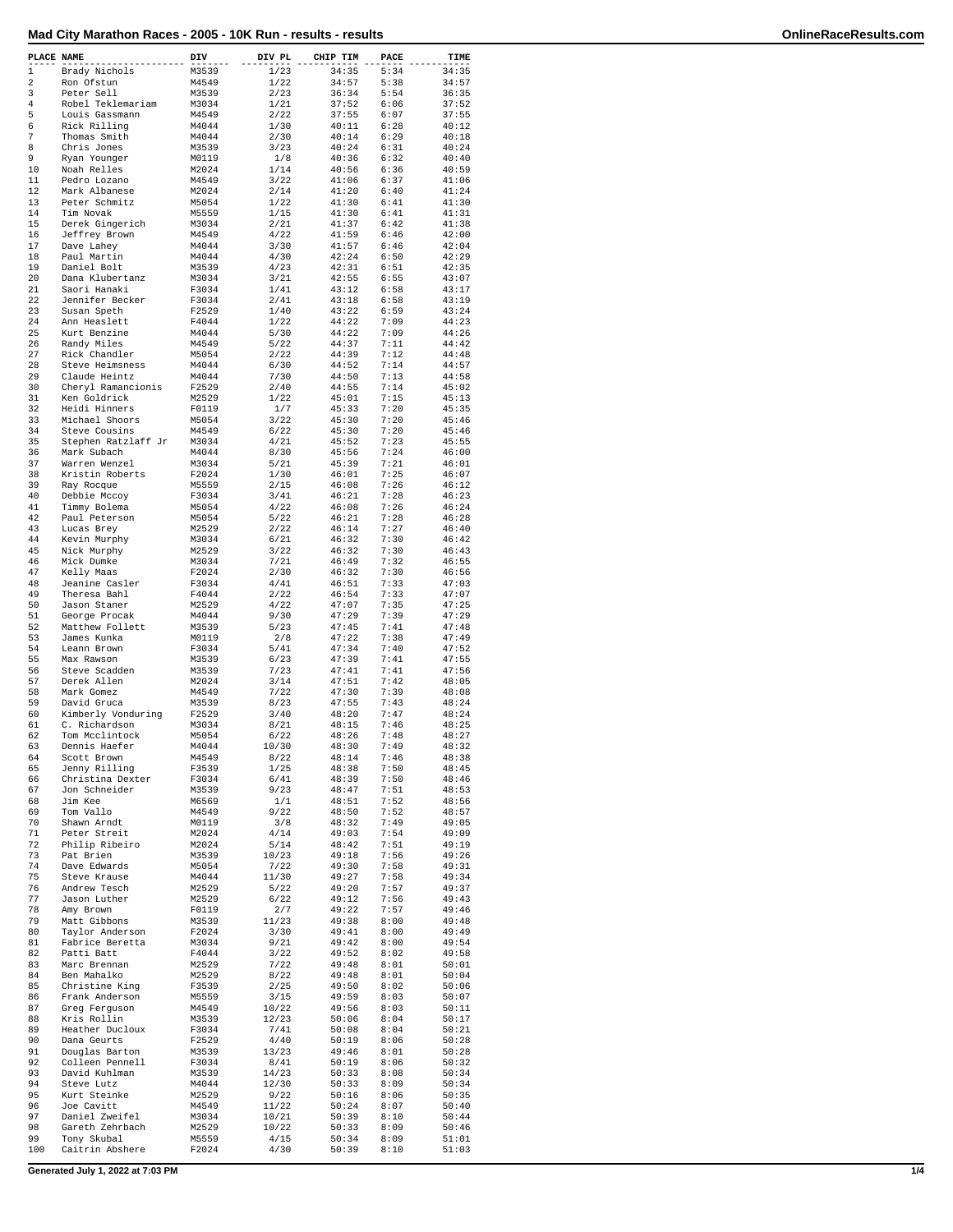| PLACE NAME |                                       | DIV            | DIV PL         | CHIP TIM       | PACE         | TIME           |
|------------|---------------------------------------|----------------|----------------|----------------|--------------|----------------|
| 101<br>102 | Andrew Rossmeissl<br>Jodie Philo      | M2024<br>F3034 | 6/14<br>9/41   | 50:39<br>51:02 | 8:10<br>8:13 | 51:03<br>51:04 |
| 103        | Matt Ivens                            | M2529          | 11/22          | 51:05          | 8:14         | 51:12          |
| 104        | Allen Baum                            | M5054          | 8/22           | 51:11          | 8:15         | 51:16          |
| 105<br>106 | Ron Isola<br>Nina Emerson             | M4044<br>F4549 | 13/30<br>1/17  | 51:17<br>51:07 | 8:16<br>8:14 | 51:30<br>51:32 |
| 107        | Casey Cessna                          | F2024          | 5/30           | 51:30          | 8:18         | 51:33          |
| 108<br>109 | Robert Cullen<br>Derek Van Veldhuisen | M3539<br>M5054 | 15/23<br>9/22  | 51:03<br>51:26 | 8:13<br>8:17 | 51:35<br>51:38 |
| 110        | Kevin Myren                           | M4044          | 14/30          | 51:31          | 8:18         | 51:40          |
| 111        | Cory Walsh                            | F3539          | 3/25           | 51:24          | 8:17         | 51:41          |
| 112<br>113 | Cristobal Uauy<br>Jay Walsh           | M2529<br>M3539 | 12/22<br>16/23 | 51:24<br>51:43 | 8:17<br>8:20 | 51:46<br>52:00 |
| 114        | Barbara Krueger                       | F4549          | 2/17           | 51:31          | 8:18         | 52:10          |
| 115        | David Braithwaite                     | M5559          | 5/15           | 51:30          | 8:18         | 52:10          |
| 116<br>117 | Tom Deits<br>Brandon Baldock          | M5559<br>M3034 | 6/15<br>11/21  | 51:31<br>52:00 | 8:18<br>8:23 | 52:10<br>52:11 |
| 118        | Kate Robel                            | F2024          | 6/30           | 51:55          | 8:22         | 52:14          |
| 119        | Scott Brandt                          | M4549          | 12/22          | 51:45          | 8:20         | 52:16          |
| 120<br>121 | Karen Weiss<br>Amy Baillies           | F3539<br>F2529 | 4/25<br>5/40   | 52:00<br>52:05 | 8:23<br>8:23 | 52:17<br>52:21 |
| 122        | Kim Brilowski                         |                | 0/0            | 52:23          | 8:26         | 52:25          |
| 123        | Julie Rudolph                         | F3539          | 5/25           | 52:16          | 8:25         | 52:26          |
| 124        | Karin Williams                        | F3034<br>F3034 | 10/41<br>11/41 | 52:18<br>52:16 | 8:25<br>8:25 | 52:26<br>52:26 |
| 125<br>126 | Angela Schasker<br>David Walker       | M4044          | 15/30          | 52:24          | 8:26         | 52:29          |
| 127        | John Kramer                           | M4044          | 16/30          | 52:30          | 8:27         | 52:35          |
| 128        | Doug Meier                            | M3034          | 12/21          | 52:12          | 8:25         | 52:36          |
| 129<br>130 | Joshua Satzer<br>Susan Maccall        | M2529<br>F3539 | 13/22<br>6/25  | 52:16<br>52:17 | 8:25<br>8:25 | 52:39<br>52:39 |
| 131        | Scott Maccall                         | M4044          | 17/30          | 52:19          | 8:26         | 52:42          |
| 132        | Beth Potter                           | F3539          | 7/25           | 52:23          | 8:26         | 52:44          |
| 133        | Valerie Maugle                        | F4549          | 3/17           | 52:33          | 8:28         | 52:45          |
| 134<br>135 | Andrea Weiler<br>Shana Martin         | F2024<br>F2529 | 7/30<br>6/40   | 52:23<br>52:33 | 8:26<br>8:28 | 52:46<br>52:51 |
| 136        | Sundee Baetje                         | F3034          | 12/41          | 52:40          | 8:29         | 52:56          |
| 137        | Jerry Hinz                            | M6064          | 1/3            | 52:56          | 8:32         | 52:58          |
| 138        | Bernard Shakey                        | M4044          | 18/30          | 52:50          | 8:31         | 53:00          |
| 139<br>140 | Sue Caldwell<br>Jim Twesme            | F4044<br>M5054 | 4/22<br>10/22  | 52:52<br>52:46 | 8:31<br>8:30 | 53:01<br>53:01 |
| 141        | Lori Rehlinger                        | F3034          | 13/41          | 53:07          | 8:33         | 53:10          |
| 142        | Rick Reynolds                         | M4044          | 19/30          | 52:59          | 8:32         | 53:11          |
| 143        | Kimberly Maerz                        | F4044          | 5/22           | 53:01          | 8:32         | 53:11          |
| 144<br>145 | Greg Junemann<br>Debbie Fogel         | M5054<br>F3539 | 11/22<br>8/25  | 52:45<br>53:17 | 8:30<br>8:35 | 53:14<br>53:25 |
| 146        | Arthur Mouratidis                     | M2024          | 7/14           | 53:09          | 8:34         | 53:25          |
| 147        | David Kamedulski                      | M4044          | 20/30          | 53:04          | 8:33         | 53:34          |
| 148        | Alison Turney                         | F2024          | 8/30           | 53:37          | 8:38         | 53:39          |
| 149<br>150 | Amanda Sommerfeld                     | F2529<br>F2024 | 7/40<br>9/30   | 53:23<br>53:29 | 8:36<br>8:37 | 53:43<br>53:43 |
| 151        | Mariya Lazebnik<br>Elizabeth Champeau | F2024          | 10/30          | 53:29          | 8:37         | 53:48          |
| 152        | Mark Hierl                            | M3539          | 17/23          | 53:59          | 8:42         | 54:03          |
| 153        | Tamara Melone                         | F2529          | 8/40           | 53:48          | 8:40         | 54:07          |
| 154<br>155 | Jack Caldwell<br>Nick Dupont          | M4549<br>M0119 | 13/22<br>4/8   | 54:18<br>53:56 | 8:45<br>8:41 | 54:18<br>54:20 |
| 156        | John Borgogni                         | M3034          | 13/21          | 54:02          | 8:42         | 54:23          |
| 157        | Sara Bork                             | F2529          | 9/40           | 54:10          | 8:43         | 54:24          |
| 158        | Amanda Webb                           | F2024          | 11/30          | 54:19          | 8:45         | 54:30          |
| 159<br>160 | Allison Shannon<br>Jenny Buttram      | F2024<br>F3034 | 12/30<br>14/41 | 54:23<br>54:15 | 8:46<br>8:44 | 54:33<br>54:34 |
| 161        | Delroy Deberg                         | M4044          | 21/30          | 54:30          | 8:47         | 54:35          |
| 162        | Renee Kaufert                         | F4549          | 4/17           | 54:29          | 8:47         | 54:44          |
| 163        | Adam Simcock                          | M3034          | 14/21          | 54:38          | 8:48         | 54:51          |
| 164<br>165 | Eugene Mcbride<br>Debra Machotka      | M5054<br>F4044 | 12/22<br>6/22  | 54:48<br>54:45 | 8:50<br>8:49 | 54:54<br>55:04 |
| 166        | Kathryn Gilliam                       | F2529          | 10/40          | 55:16          | 8:54         | 55:24          |
| 167        | Damon Rygiewicz                       | M2024          | 8/14           | 54:59          | 8:51         | 55:29          |
| 168        | Nicole Lemieux                        | F2529          | 11/40          | 55:15          | 8:54         | 55:36          |
| 169<br>170 | Gary Mueller<br>John Zicha            | M4044<br>M4044 | 22/30<br>23/30 | 55:23<br>55:24 | 8:55<br>8:55 | 55:44<br>55:44 |
| 171        | Heather Marks                         | F2024          | 13/30          | 55:25          | 8:55         | 55:45          |
| 172        | Pattie Pearson                        | F5054          | 1/12           | 55:25          | 8:56         | 55:45          |
| 173        | Beth Goeddel                          | F2529          | 12/40          | 55:26          | 8:56         | 55:46          |
| 174<br>175 | Jay Lauck                             | M5559          | 7/15           | 55:22<br>55:37 | 8:55<br>8:57 | 55:46          |
| 176        | Michael Smith<br>Julie Cunningham     | M2529<br>F3034 | 14/22<br>15/41 | 55:28          | 8:56         | 55:50<br>55:50 |
| 177        | Michelle Crawford                     | F3034          | 16/41          | 55:39          | 8:58         | 55:50          |
| 178        | Toni Gnewuch                          | F3034          | 17/41          | 55:39          | 8:58         | 55:50          |
| 179        | Barry Seifert                         | M3539          | 18/23          | 55:46          | 8:59         | 55:52          |
| 180<br>181 | Wanda Mcbride<br>Jill Burie           | F5054<br>F2529 | 2/12<br>13/40  | 55:54<br>55:37 | 9:00<br>8:58 | 56:00<br>56:05 |
| 182        | Jason Best                            | M2529          | 15/22          | 56:02          | 9:01         | 56:11          |
| 183        | Megan Garner                          | F2529          | 14/40          | 56:02          | 9:01         | 56:12          |
| 184<br>185 | Rob Petterson<br>Marcus Ewert         | M7099<br>M0119 | 1/3<br>5/8     | 56:10<br>55:51 | 9:03<br>9:00 | 56:18<br>56:18 |
| 186        | Bill Bishop                           | M4044          | 24/30          | 56:20          | 9:04         | 56:34          |
| 187        | Elizabeth Poi                         | F3034          | 18/41          | 56:23          | 9:05         | 56:34          |
| 188        | Robin Ackley                          | F3539          | 9/25           | 56:13          | 9:03         | 56:40          |
| 189<br>190 | Kristy Kellbach<br>Bob King           | F4044<br>M4549 | 7/22<br>14/22  | 56:36<br>56:43 | 9:07<br>9:08 | 56:57<br>57:01 |
| 191        | Todd Van Otterloo                     | M3034          | 15/21          | 56:34          | 9:07         | 57:03          |
| 192        | Amy Kamedulski                        | F3034          | 19/41          | 56:35          | 9:07         | 57:05          |
| 193        | Peter Turney                          | M5054          | 13/22          | 57:07          | 9:12         | 57:09          |
| 194<br>195 | Amy Reese                             | F4044          | 8/22           | 56:47          | 9:09         | 57:09          |
| 196        | Ted Pagoaga<br>Genna Heilman          | M4549<br>F2529 | 15/22<br>15/40 | 57:07<br>57:13 | 9:12<br>9:13 | 57:22<br>57:23 |
| 197        | Michael Schroeder                     | M5054          | 14/22          | 57:16          | 9:13         | 57:27          |
| 198        | Jack Ehrlich                          | M4549          | 16/22          | 57:27          | 9:15         | 57:31          |
| 199<br>200 | Nicole Wilson<br>Ilia Guzei           | F2024          | 14/30          | 57:03          | 9:11<br>9:09 | 57:32          |
|            |                                       | M3034          | 16/21          | 56:52          |              | 57:32          |
|            | Generated July 1, 2022 at 7:03 PM     |                |                |                |              |                |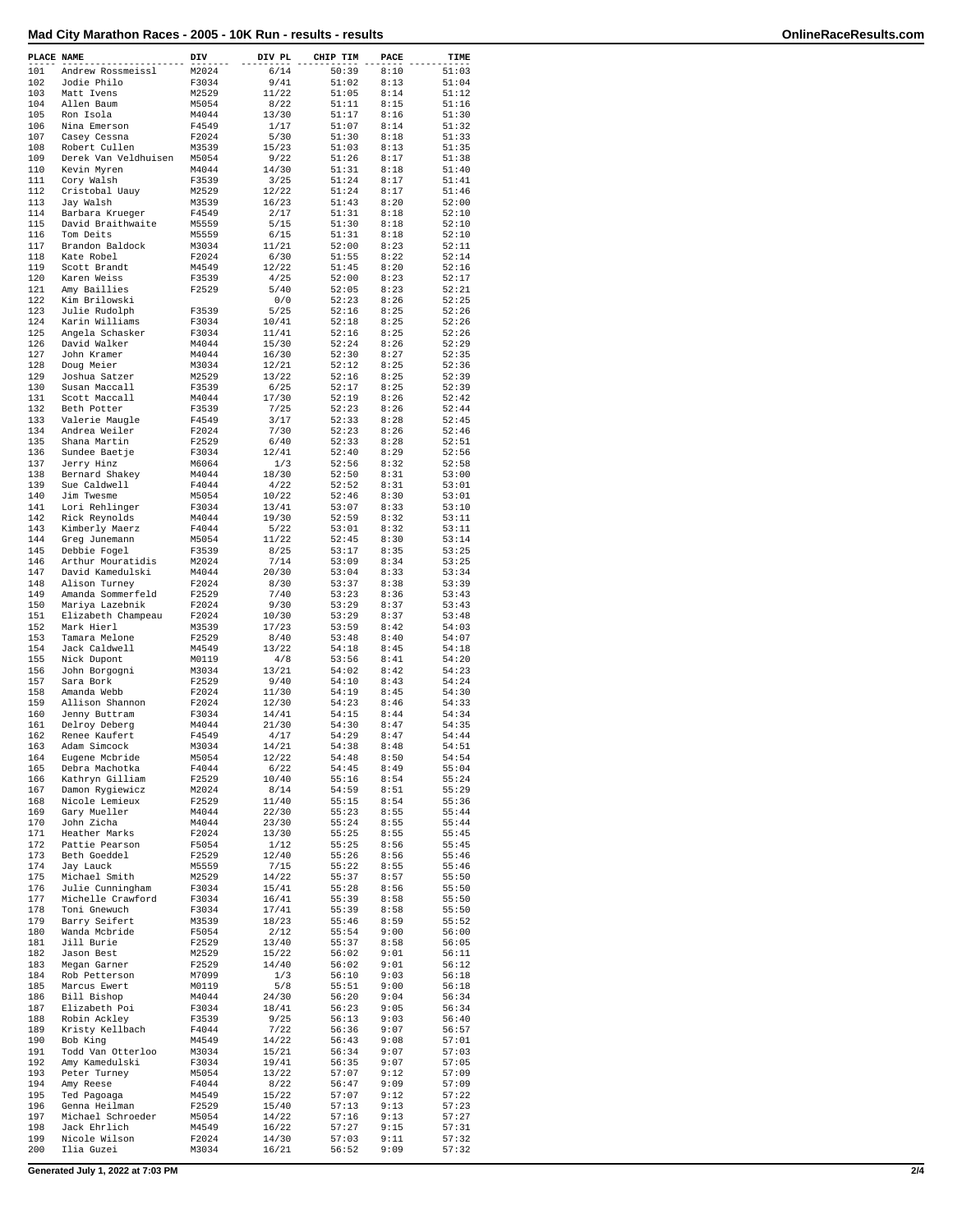| PLACE NAME |                                            | DIV            | DIV PL         | CHIP TIM           | PACE           | TIME               |
|------------|--------------------------------------------|----------------|----------------|--------------------|----------------|--------------------|
| 201        | Jeanne Exner                               | F4549          | 5/17           | 57:16              | 9:13           | 57:37              |
| 202        | Mike Exner                                 | M5054          | 15/22          | 57:16              | 9:13           | 57:37              |
| 203<br>204 | Kevin Cunningham<br>Jennifer Gillette      | M4044<br>F2529 | 25/30<br>16/40 | 57:17<br>57:21     | 9:14<br>9:14   | 57:41<br>57:44     |
| 205        | Brian Schulte                              | M0119          | 6/8            | 57:40              | 9:17           | 57:47              |
| 206        | Paul Searless                              | M5559          | 8/15           | 57:41              | 9:17           | 57:50              |
| 207<br>208 | Mary Soorus<br>Erin Blodgett               | F2529<br>F2529 | 17/40<br>18/40 | 57:48<br>57:48     | 9:19<br>9:19   | 57:55<br>57:57     |
| 209        | Pamela Hurley                              | F3539          | 10/25          | 58:07              | 9:22           | 58:15              |
| 210        | Sienna Teschendorf                         | F2024          | 15/30          | 57:59              | 9:20           | 58:18              |
| 211<br>212 | Eric Brey<br>Meghan Riordan                | M2529<br>F0119 | 16/22<br>3/7   | 57:54<br>57:44     | 9:19<br>9:18   | 58:19<br>58:21     |
| 213        | Chris Luckow                               | F4044          | 9/22           | 58:09              | 9:22           | 58:37              |
| 214        | Michelle Harnfson                          | F3034          | 20/41          | 58:29              | 9:25           | 58:37              |
| 215        | Lisa Gibson                                | F5054          | 3/12           | 58:16              | 9:23           | 58:42              |
| 216<br>217 | Audra Blackburn<br>Kellen Horney           | F2024<br>M2024 | 16/30<br>9/14  | 58:33<br>58:34     | 9:26<br>9:26   | 58:52<br>58:52     |
| 218        | Sandra Scheffl                             | F3539          | 11/25          | 58:43              | 9:27           | 59:00              |
| 219        | Tom Schmeling                              | M3539          | 19/23          | 58:46              | 9:28           | 59:02              |
| 220<br>221 | Jerry Vogus<br>Kristen Miles               | M5559<br>F4044 | 9/15<br>10/22  | 58:41<br>58:59     | 9:27<br>9:30   | 59:06<br>59:12     |
| 222        | Pedro Rosales                              | M2529          | 17/22          | 58:53              | 9:29           | 59:17              |
| 223        | Russ Denk                                  | M4044          | 26/30          | 59:05              | 9:31           | 59:20              |
| 224<br>225 | Debra Hanson<br>Kelly Frei                 | F3539<br>F3539 | 12/25<br>13/25 | 58:56<br>58:49     | 9:29<br>9:28   | 59:24<br>59:28     |
| 226        | David Boetcher                             | M4044          | 27/30          | 58:41              | 9:27           | 59:31              |
| 227        | Claude Doutre                              | M6064          | 2/3            | 58:58              | 9:30           | 59:36              |
| 228<br>229 | Barbara Nesvacil<br>Sara Emerson           | F3539<br>F5054 | 14/25<br>4/12  | 59:24<br>59:14     | 9:34<br>9:32   | 59:36<br>59:41     |
| 230        | Jamie Shookman                             | F2024          | 17/30          | 59:28              | 9:35           | 59:46              |
| 231        | Sara Pitterle                              | F4044          | 11/22          | 59:37              | 9:36           | 59:52              |
| 232        | Jennifer Brown                             | F2529          | 19/40          | 59:32              | 9:35           | 59:52              |
| 233<br>234 | David Pollard<br>Sonya Ewert               | M4044<br>F0119 | 28/30<br>4/7   | 59:31<br>59:31     | 9:35<br>9:35   | 59:53<br>59:57     |
| 235        | Jeannie Steingart                          | F4044          | 12/22          | 1:00:02            | 9:40           | 1:00:05            |
| 236        | Julie Weston                               | F4044          | 13/22          | 59:34              | 9:36           | 1:00:10            |
| 237<br>238 | Jay Carlson<br>Michael Carlson             | M6064<br>M2529 | 3/3<br>18/22   | 1:00:09<br>1:00:09 | 9:41<br>9:41   | 1:00:11<br>1:00:12 |
| 239        | Megan Oestreich                            | F2024          | 18/30          | 1:00:14            | 9:42           | 1:00:14            |
| 240        | April Pingry                               | F2024          | 19/30          | 1:00:14            | 9:42           | 1:00:14            |
| 241<br>242 | John Hoffman<br>Megan Dennis               | M3539<br>F2529 | 20/23<br>20/40 | 1:00:06<br>1:00:12 | 9:41<br>9:42   | 1:00:19<br>1:00:29 |
| 243        | Karrie Richardson                          | F3034          | 21/41          | 1:00:22            | 9:43           | 1:00:31            |
| 244        | Frankie Gerschke                           | M0119          | 7/8            | 1:00:04            | 9:41           | 1:00:34            |
| 245        | Ruth Ann Nelson                            | F5559          | 1/6            | 1:00:36            | 9:46           | 1:00:42            |
| 246<br>247 | Chad Corbley<br>Bob Noxious                | M2024<br>M4044 | 10/14<br>29/30 | 1:00:26<br>1:00:34 | 9:44<br>9:45   | 1:00:43<br>1:00:55 |
| 248        | Sophia Gonzalez                            | F4549          | 6/17           | 1:00:32            | 9:45           | 1:00:57            |
| 249        | Lisa King                                  | F4044          | 14/22          | 1:00:41            | 9:46           | 1:00:59            |
| 250<br>251 | Angela Schmidt<br>Laura Powers             | F3034<br>F4549 | 22/41<br>7/17  | 1:00:41<br>1:00:58 | 9:46<br>9:49   | 1:00:59<br>1:01:22 |
| 252        | Tana Feiner                                | F3539          | 15/25          | 1:01:20            | 9:53           | 1:01:29            |
| 253        | Jennifer Machian                           | F2529          | 21/40          | 1:01:00            | 9:49           | 1:01:35            |
| 254<br>255 | Dana Adams<br>Andrea Gruca                 | F2529<br>F3034 | 22/40<br>23/41 | 1:01:13<br>1:01:06 | 9:52<br>9:50   | 1:01:35<br>1:01:36 |
| 256        | George Machian                             | M5559          | 10/15          | 1:01:01            | 9:50           | 1:01:37            |
| 257        | Carlos Souza Lopes                         | M3034          | 17/21          | 1:01:12            | 9:51           | 1:01:40            |
| 258<br>259 | Marilyn Townsend<br>Jaime Holte            | F5559<br>F2529 | 2/6<br>23/40   | 1:01:11<br>1:01:16 | 9:51<br>9:52   | 1:01:43<br>1:01:49 |
| 260        | Maryann Jacobson                           | F4549          | 8/17           | 1:01:35            | 9:55           | 1:01:50            |
| 261        | Jane Ambrosius                             | F3539          | 16/25          | 1:01:21            | 9:53           | 1:01:53            |
| 262        | Carolyn Klewin                             | F4044          | 15/22          | 1:01:55<br>1:01:55 | 9:58<br>9:58   | 1:01:57<br>1:01:57 |
| 263<br>264 | Lisa White<br>Kristine Fry                 | F4549<br>F5559 | 9/17<br>3/6    | 1:01:47            | 9:57           | 1:02:00            |
| 265        | Colleen Mayfield                           | F5054          | 5/12           | 1:01:35            | 9:55           | 1:02:15            |
| 266        | Mark Adam                                  | M2529          | 19/22          | 1:01:42            | 9:56           | 1:02:19            |
| 267<br>268 | Lynn Gurka<br>Antonia Rodrigue Rodri F4044 | F3539          | 17/25<br>16/22 | 1:01:51<br>1:02:17 | 9:58<br>10:02  | 1:02:22<br>1:02:23 |
| 269        | Pat Ryan                                   | F4549          | 10/17          | 1:02:08            | 10:00          | 1:02:25            |
| 270        | Michael Graper                             | M5054          | 16/22          | 1:01:52            | 9:58           | 1:02:25            |
| 271<br>272 | Cassandra Graper<br>Matthew Veldran        | F2024<br>M4549 | 20/30<br>17/22 | 1:01:52<br>1:02:06 | 9:58<br>10:00  | 1:02:25<br>1:02:29 |
| 273        | Rachel Close                               | F2024          | 21/30          | 1:02:13            | 10:01          | 1:02:29            |
| 274        | Dorothy Ricker                             | F5054          | 6/12           | 1:02:20            | 10:02          | 1:02:39            |
| 275<br>276 | Nancy Mccartan<br>Sandy Dunning            | F5054<br>F2024 | 7/12<br>22/30  | 1:02:11<br>1:02:14 | 10:01<br>10:01 | 1:02:40<br>1:02:49 |
| 277        | Xue Han                                    | F2529          | 24/40          | 1:02:23            | 10:03          | 1:02:49            |
| 278        | Nicole Paulson                             | F3539          | 18/25          | 1:02:22            | 10:03          | 1:02:49            |
| 279        | Stephen Waller                             | M3034          | 18/21          | 1:02:12            | 10:01          | 1:02:55            |
| 280<br>281 | Parker Waller<br>Jane Pondel               | M3539<br>F4044 | 21/23<br>17/22 | 1:01:37<br>1:02:31 | 9:55<br>10:04  | 1:02:55<br>1:02:57 |
| 282        | Angela Fulton                              | F3034          | 24/41          | 1:02:45            | 10:06          | 1:02:59            |
| 283        | Jackie Redmer                              | F2529          | 25/40          | 1:02:51            | 10:07          | 1:03:00            |
| 284<br>285 | Rowan Childs<br>Renee Johnson              | F2529<br>F3034 | 26/40<br>25/41 | 1:02:43<br>1:02:44 | 10:06<br>10:06 | 1:03:07<br>1:03:12 |
| 286        | Meredith Olson                             | F2024          | 23/30          | 1:03:02            | 10:09          | 1:03:14            |
| 287        | Clay Tschillard                            | M4549          | 18/22          | 1:02:59            | 10:09          | 1:03:18            |
| 288<br>289 | Kristi Hackenmiller<br>Tara Gray Zirbel    | F3034<br>F3539 | 26/41<br>19/25 | 1:03:07<br>1:03:08 | 10:10<br>10:10 | 1:03:20<br>1:03:22 |
| 290        | Christine Stoikes                          | F3034          | 27/41          | 1:03:08            | 10:10          | 1:03:22            |
| 291        | Linda Tschillard                           | F4549          | 11/17          | 1:03:07            | 10:10          | 1:03:26            |
| 292        | Michael Kelly                              | M5054          | 17/22          | 1:02:51            | 10:07          | 1:03:27            |
| 293<br>294 | Lisa Salter<br>Leighann Pomraning          | F3539<br>F4044 | 20/25<br>18/22 | 1:03:14<br>1:03:17 | 10:11<br>10:12 | 1:03:28<br>1:03:31 |
| 295        | Craig Butler                               | M5559          | 11/15          | 1:03:22            | 10:12          | 1:03:49            |
| 296        | Galina Guzei                               | F3034          | 28/41          | 1:03:25            | 10:13          | 1:03:58            |
| 297<br>298 | Kelly Chavez<br>Elizabeth Ballegeer        | F2529<br>F2529 | 27/40<br>28/40 | 1:03:22<br>1:03:43 | 10:12<br>10:16 | 1:03:59<br>1:04:03 |
| 299        | Chad Krogstad                              | M2529          | 20/22          | 1:03:30            | 10:14          | 1:04:06            |
| 300        | Susan Mcglumphy                            | F5054          | 8/12           | 1:03:56            | 10:18          | 1:04:20            |

**Generated July 1, 2022 at 7:03 PM 3/4**